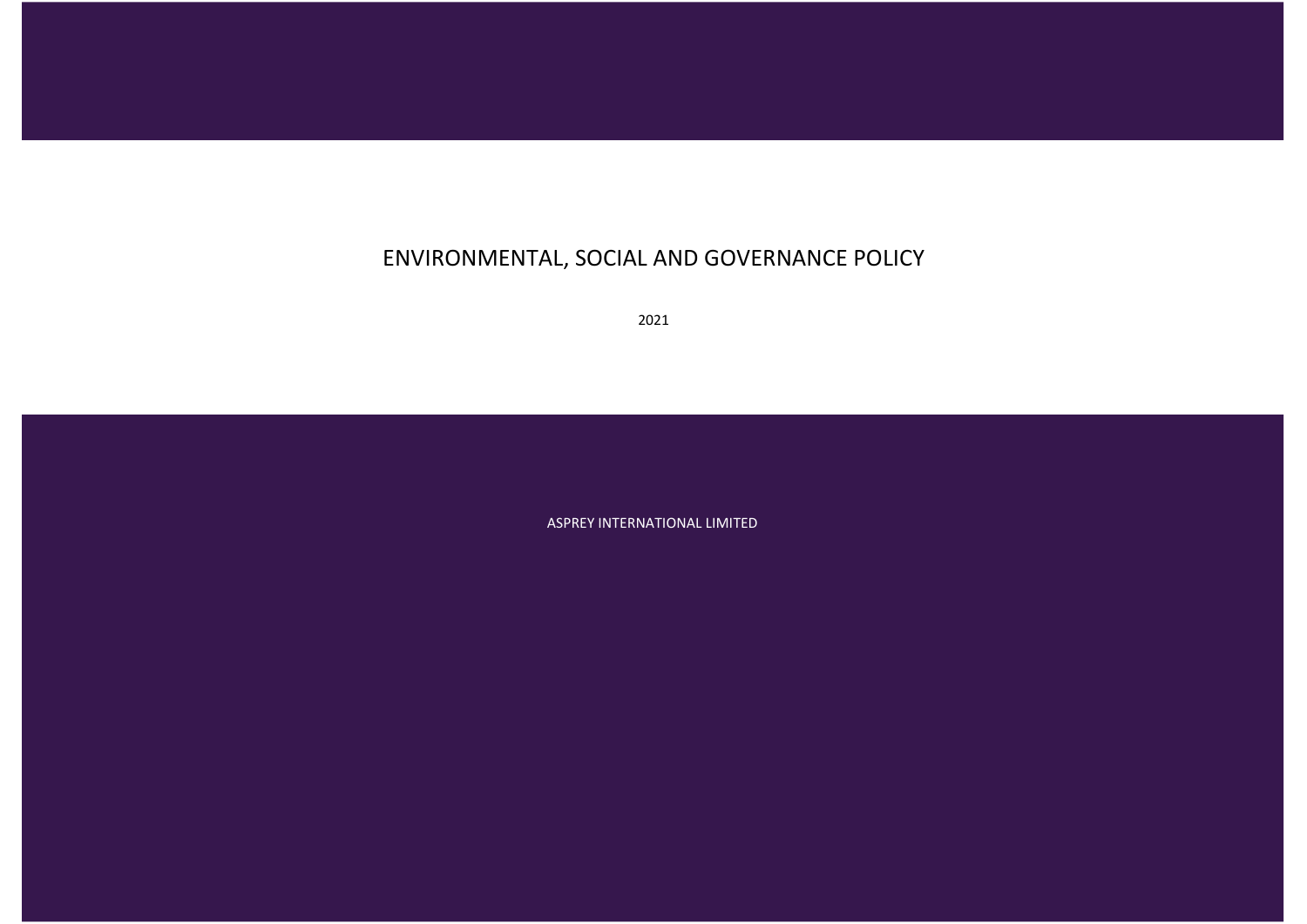

## ENVIRONMENTAL, SOCIAL AND GOVERNANCE POLICY

Asprey International Limited is committed to operating its business at best practices standards on environmental, social and governance matters.

Asprey appreciates that its corporate activities have an impact on the environment, we are committed to minimizing this impact wherever practicable. Asprey recognise that all staff, contractors, suppliers, and visitors have a responsibility to play their part in achieving this goal and that they have a good understanding of the practices Asprey undertakes to reduce its impact on the environment.

Asprey is also fully committed to ensuring that its manufacturing supply chains across all categories are free from human rights and modern slavery abuses as well as adhering to sustainable and ethical manufacturing and sourcing of raw materials. As a Royal Warrant Holder and a heritage brand in existence since 1781, Asprey has a code of standards, principles, and legislation that we expect the suppliers and partners of Asprey branded products, as well as the subcontractors in the supply chain to follow.

#### To this end the Company is committed to:

- Adapting a reasonable and sustainable approach to conservation.
- Continuing to carry out effective waste management and recycling practices throughout all areas of the business.
- Minimizing harmful emissions released into the atmosphere and to help to conserve valuable resources for future generations through improvements in energy efficiency.
- Increasing the awareness of environmental & social responsibilities amongst staff, contractors, visitors, and clients.
- Considering environmental factors in re-development and new build projects (such as Pop Ups/New Store openings)
- Meeting the requirements of relevant legislation and striving for the continual improvement of environmental performance.
- Ensuring that we are working alongside suppliers who are registered, assessed, and hold the relevant certification and who adhere to current environmental and social legislation.
- Ensuring that products and raw materials are well governed by official parties, corporations and reviewed to ensure updated practices and standards are monitored and kept at their highest levels.
- Championing diversity, equality and inclusion and empowering young people in our communities and industry.

#### Approved by Owner & Chairman John Rigas, 2021

### $1 | P a g e$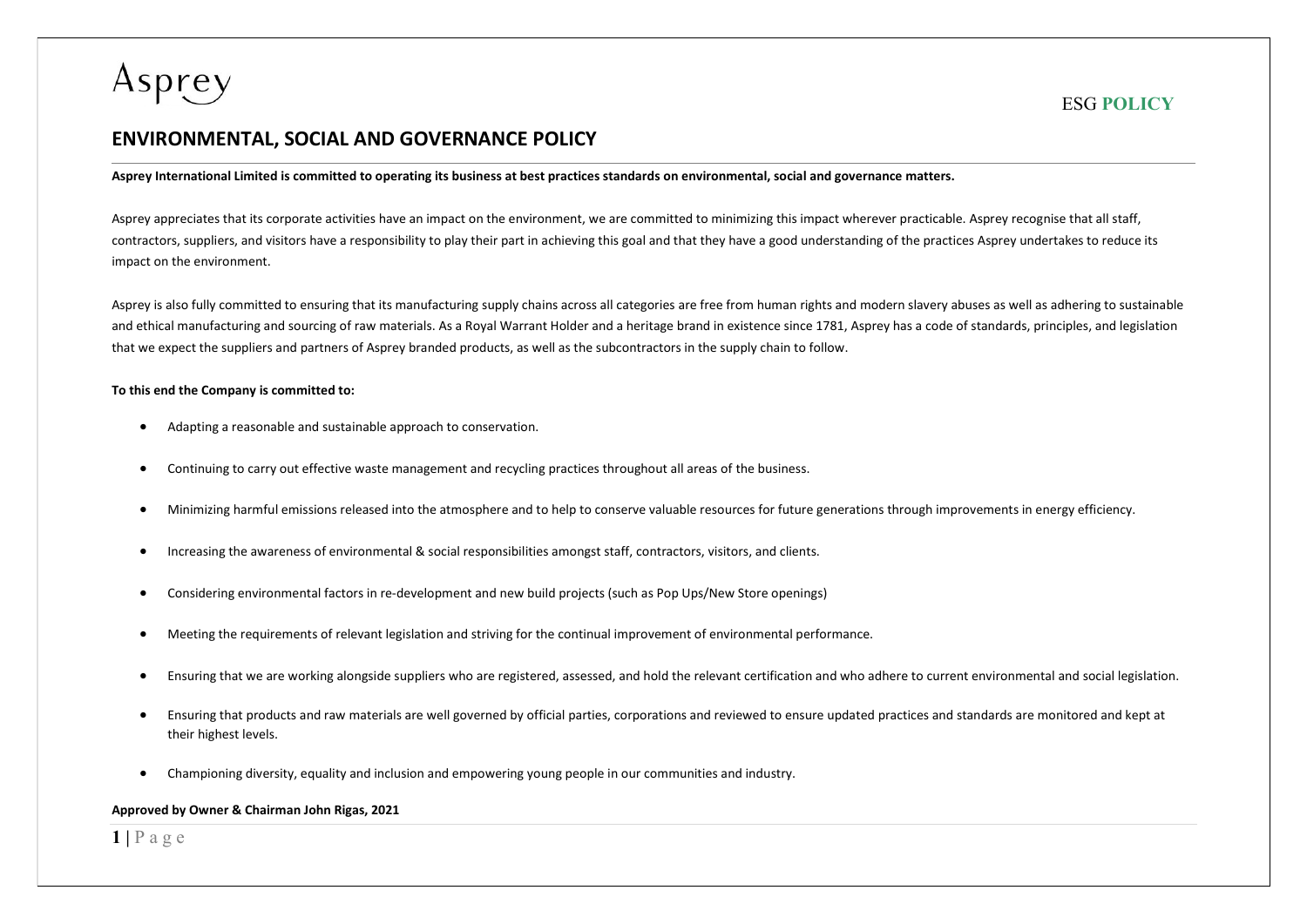## ENVIRONMENT

#### ENVIRONMENT COMMITTEE

Asprey is firmly committed to reducing its Environmental impact and to assist the company in achieving this goal has a formed environmental committee with a dedicated team from various departments across the business, overseen and Chaired by the Operations and Facilities Director, Robert Fitzpatrick. The team regularly monitors reviews and implements changes with cost effective, environmentally friendly solutions with the main aim of reducing our carbon footprint across the business and in all global locations.

This committee meets quarterly and includes business stakeholders and key decision makers across Asprey's product categories and management of Asprey's supply chain and key decision makers. The meetings are formally documented, and an annual review\* is circulated to all staff to report on progress and show achieved initiatives. The terms of reference for the Committee are:

- To advise Management Board on environmental related matters affecting the Company (International)
- To monitor, review and make recommendations to minimise / reduce where practicable the environmental impact of the Company's operations, policies, and procedures.
- To develop, implement and monitor the Company's Environment/Social Strategy

The Committee closely monitors:

- Recycling and waste
- Energy and water
- Supply Chain Management
- Plant and machinery (Asprey Workshops)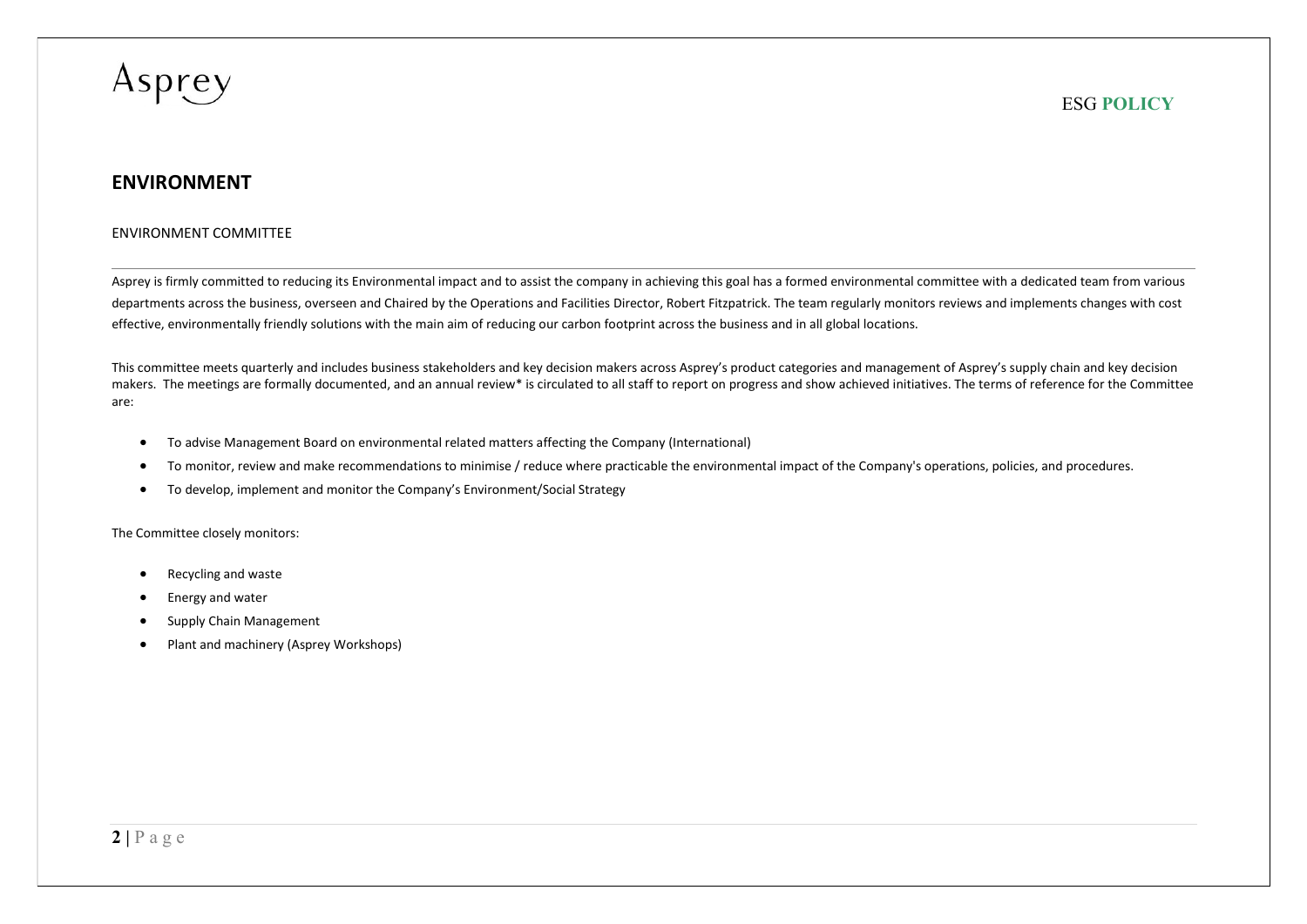

## ASPREY KEY IMPACTS

Asprey has identified the key impacts and issues on the environment based on Asprey's activities. These cover a wide range of issues including the use of renewable natural resources, extraction of raw materials, supply chain management, minimization of waste, a high standard of treatment for people working for and indirectly working for Asprey and standards of animal welfare.

Over the last five years Asprey have taken positive steps to change our approach to the way in which we conduct our day-to-day activities related to the main products and services that are utilised by the business, ensuring that we are consciously reducing our impact both locally and globally.

#### Our key challenges are;

- Effective supply chain management employment and management of suppliers
- Waste Generation (chemicals and hazardous substances generated by our workshops) and general business waste including the use of paper & packaging
- Use of Natural Resources raw materials (Leather) and precious stones and metal (Jewellery)
- Reducing our International Carbon Footprint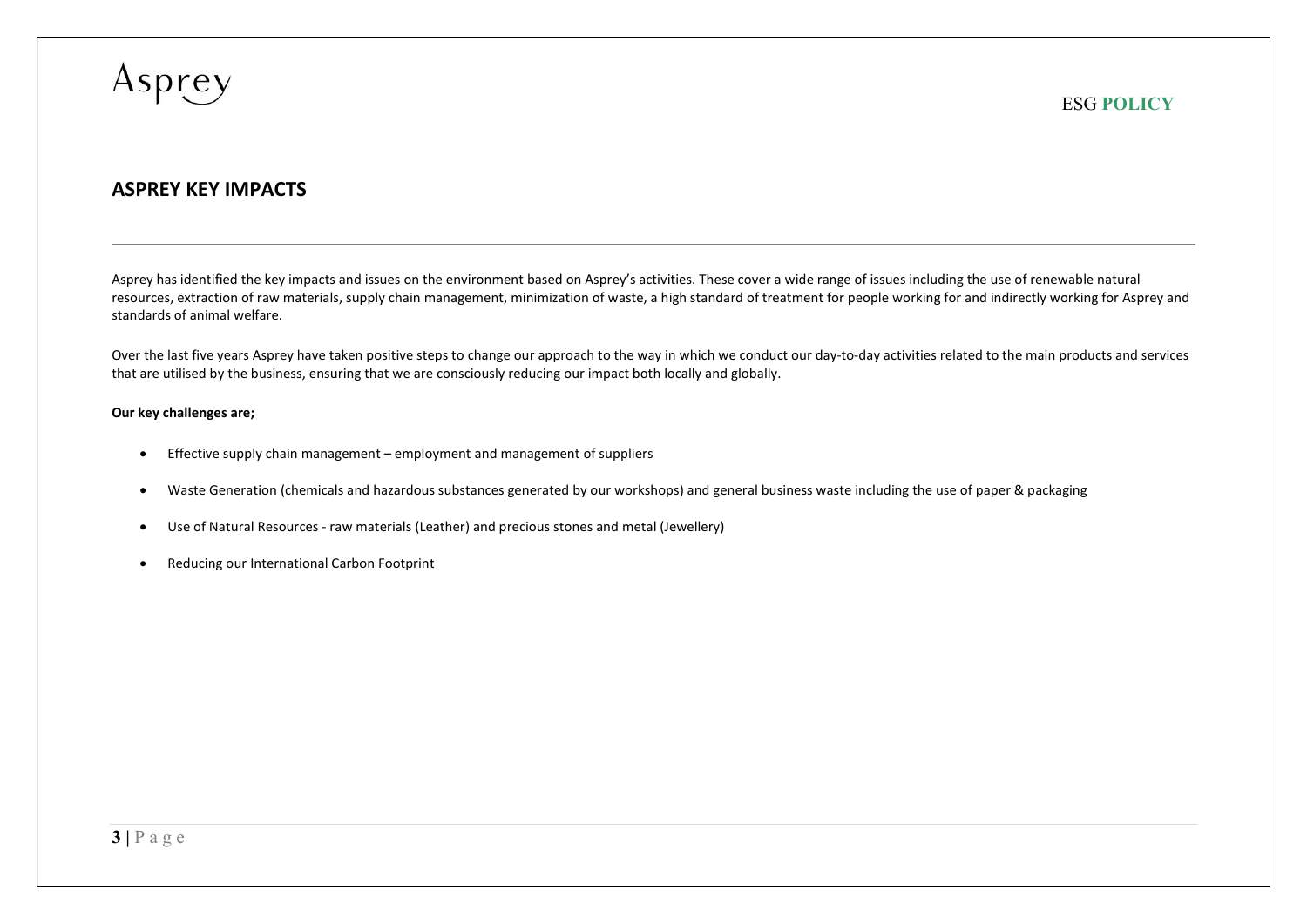### IMPACTS: Effective Supply Chain Management (Employment and Management of Suppliers)

Asprey participates in, co-ordinates and enhances its worldwide efforts to ensure that our precious metals and raw materials come from legitimate and ethical sources and that they have not been associated with crime, conflict, or human rights abuse. It is our policy to only enter business only with legitimate and certified suppliers through all our product categories. We will not deal with and will discontinue engagement with suppliers not abiding to the current legislation we will not tolerate or profit from, contribute or facilitate inhuman activities; forced labour; child labour, human trafficking\* and any human rights violations.

(\*)UN definition: "The recruitment, transportation, transfer, harbouring, or receipt of persons by improper means (such as force, abduction, fraud, or coercion) for an improper purpose including forced labour.

Our Policy is founded upon our general standards of business conduct and Asprey Holdings Ltd has a commitment to:

- Conduct our business in a culture of honesty and with an opposition to corruption and fraud
- Maintain high moral, ethical and social standards in our business and activities
- Maintain proper business relationships with all suppliers

We require our employees, agents, consultants, business partners and suppliers to comply with our policies. We ensure that Management who deal directly with the suppliers are confident with their ethical procedures. We require the suppliers to provide a letter stating that their company adheres to up-to-date environmental criteria and legislation with any required certification before working and to provide evidence of their internal procedures and governance. We review the relationships on an annual basis.

We have developed several policies, such as the Supplier Compliance Letter..\Asprey\_Supplier Compliance Letter - Template.docx; Questionnaire and the Manufacturing Code of Conduct ... \Asprey\_Manufacturing Code of Conduct.docxthat Asprey's suppliers must sign and adhere to.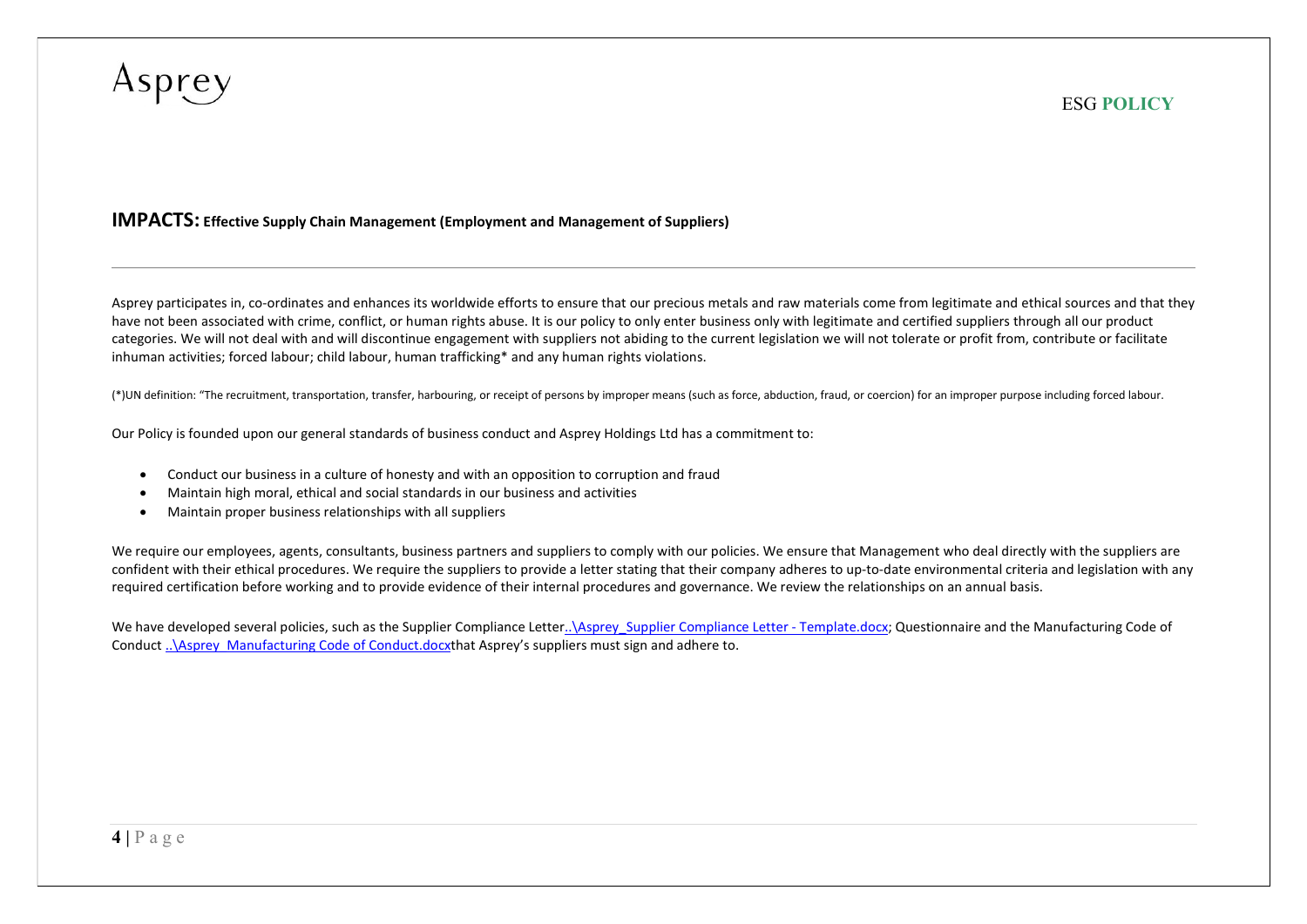

## SUSTAINABILITY CRITERIA

#### ROYAL WARRANT OF APPOINTMENT

Asprey has a long and established relationship with British royalty dating back to the 1800s when Queen Victoria awarded the first Royal Warrant. Since then, Asprey has held a Royal Warrant for every British monarch and several other foreign heads of state. The Prince of Wales, HRH Prince Charles awarded Asprey a Royal Warrant as Jewellers, Goldsmiths and Silversmiths. Asprey continues to hold this Royal Warrant today.

As part of this prestigious patronage there is a rigorous and thorough standard of responsibilities and expectations that Asprey is required to meet. The Royal Household expects holders of Royal Warrants of Appointment to have a responsible approach to sustainability issues, understanding the environmental and social impacts of their business activities and commit to doing what they can to manage them. This includes the use of renewable natural resources, sourcing of raw materials, supply chain management and traceability, minimising waste, the fair treatment of people and standards of animal welfare.

Asprey adheres to the above expectations outlined by the Royal Warrant Association at a minimum, ensuring that our business practices, supply chain, partnerships are closely monitored and updated in line with current social and environmental legislation.

SUSTAINABILITY OVERVIEW Asprey is committed in the promotion of sustainability across all our product categories, summarised into 5 key points that we are actively work across.

• Fight against climate change – Reduction of Plastic Use, reduction in Electric, water. Increased recycling, waste collections, commuting (local and business travel)

• Development of a circular economy model – Improvements in manufacturing processes, maximum recovery of waste, prolonging the life cycle of our products; certified material supply chain, low environmental impacts of packaging, store fixtures etc; Revision of the list of banned or restricted substances in our manufacturing processes and inline products in view of the most recent and reliable scientific studies or according to the new applicable legislation

• Promotion of a responsible supply chain – Traceability of all materials used; certified suppliers and materials; Promotion of the protection of exotic animals, responsibly sourced stones, of their ecosystems and protected and certified supply chain; optimisation of uses and maximum waste reduction

• Embracing diversity: Personnel training and engagement; Promotion of welfare initiatives for employees; Promotion of the role of women in the workplaces; Employee awareness and information activities

 • Support to communities; Support of initiatives aimed to promote the social and economic development of communities where Asprey operates and sources products; Support to social and charitable projects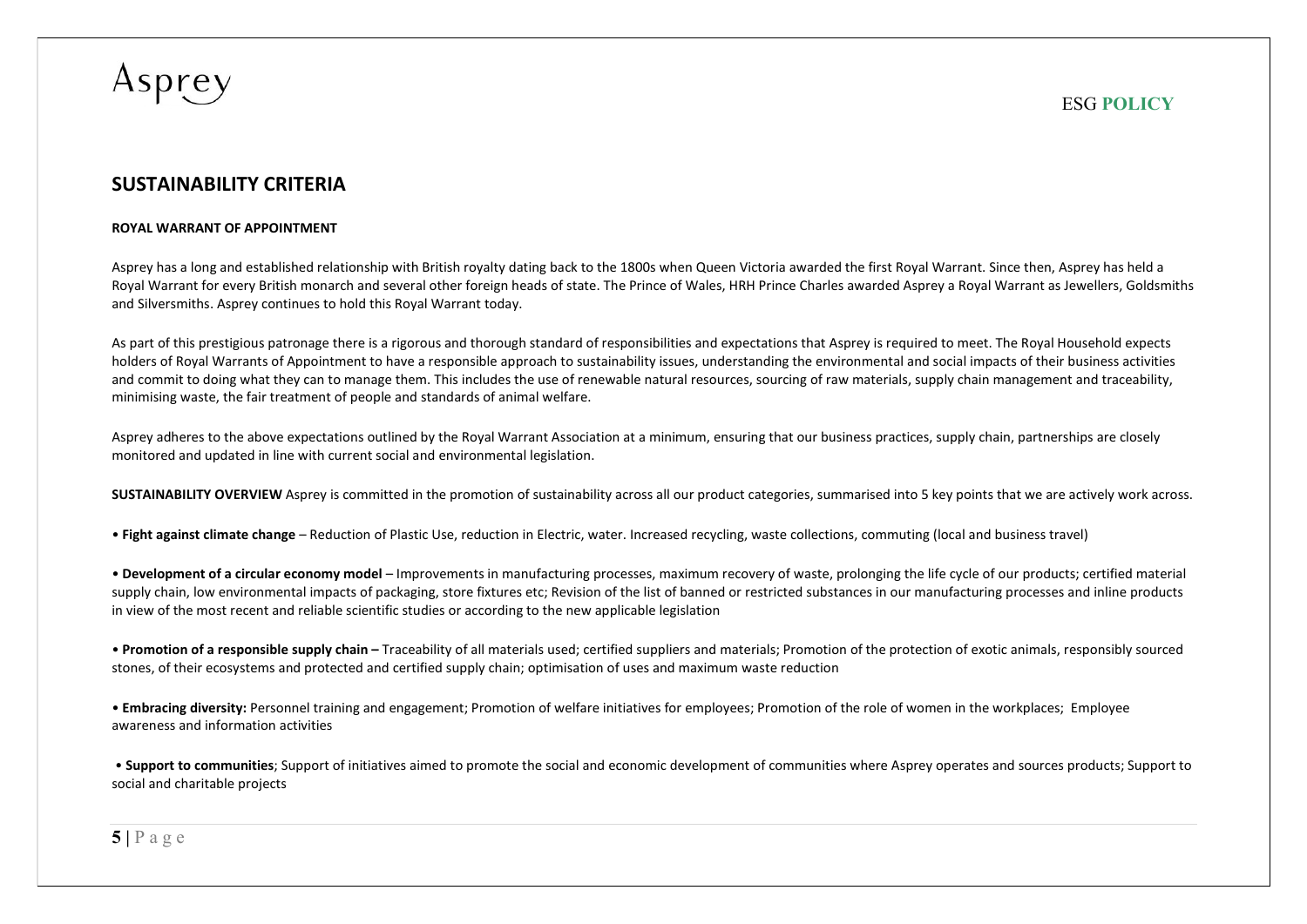## PERPETUAL CREATIONS - ASPREY'S SUSTAINABLE OFFERING

Asprey's products are highly sustainable, designed for generational use. The use of exquisite and quality materials produced by hand-picked artisans ensures that the majority of Asprey's products have an intrinsic value. Sold in limited quantities through a purposeful and narrow distribution line, each product is carefully hand produced with optimum care and acute attention to detail.

Products are created by Asprey to have a long-life span, supported by detailed care instructions to ensure the longevity of each creation. Asprey also offers several life prolonging services to ensure products can be resold, upcycled, repaired, retained for multiple use, and eventually passed down from generation to generation.

#### These include:

- Silver, Jewellery, Watch and Leather Repair workshops
- Consultation, design and production for modernisation, rework or upcycled Asprey jewellery items
- The Handbag Spa to repair, refresh, and clean worn Handbags for a new lease of life
- Personalisation to create a more personal attachment

Furthermore, Asprey dedicates itself to the preservation of traditional, unique artisanal crafts internationally. Through carefully curated partnerships with handpicked experts in their fields, products are produced in close collaboration with independent artists, specialist craft houses as well as rare and traditional craft techniques all sourced for their unique and exceptional nature. Asprey has fostered relationships with artisans globally bringing them assistance, guidance and a luxury retail platform for retail opportunities, commercial prospects, and distribution networks to small, independent, and charitable businesses. A few examples of some of these partnerships include;

Turquoise Mountain - Partnership with charity Turquoise Mountain established in 2017, producing an exclusive range of precious stone boxes, created in Afghanistan. Turquoise Mountain was founded by HRH The Prince of Wales in 2006 to preserve and regenerate historic areas and communities and to revive traditional crafts, creating and protecting jobs and skills. The collaboration provides an exceptional platform for the work of artisans living in sometimes challenging environments and yet are able, with the right support, to produce pieces to the quality expectation of Asprey. Asprey's core values align perfectly with the work of Turquoise Mountain and under the shared patronage of HRH The Prince of Wales, the collaboration ioins true advocates of traditional craft and the preservation of the work from highly skilled artisans wherever they reside.

Bidwa Foundation Asprey London and irthi contemporary crafts council developed an exclusive 'one stitch at a time' collection, supporting the bidwa social development program and featuring the traditional handicraft of the United Arab Emirates. The collaboration epitomizes the role of the irthi contemporary crafts council that focuses one empowering women economically and socially across the menasea and central Asia regions through the revival and modernisation of the crafts for present and future generations. The first limited edition collection of handbags was braided by the skilled craftswomen from dibba al hisn within the emirate of Sharjah, United Arab Emirates as part of the bidwa social development program. The bidwa 'one stitch at a time' 2016 collection features the art of 'talli' in bespoke design and striking colourways, which took 23 women nearly 3 months to skilfully braid by hand.

In addition, Asprey promotes craftsmanship within its own network with onsite workshops (Silver, Jewellery, Leather), housing polishers, mounters, polishers, silversmiths, and leather craftspeople who produce around 45% of Asprey's retail stock as well as producing specialist Bespoke Commissions with the motto 'It can be Done'. The craft and techniques used are incredibly rare and we support the Goldsmith's Hall in promoting this rare trade including the employment of special apprenticeships programmes with a view to support Arts and Crafts.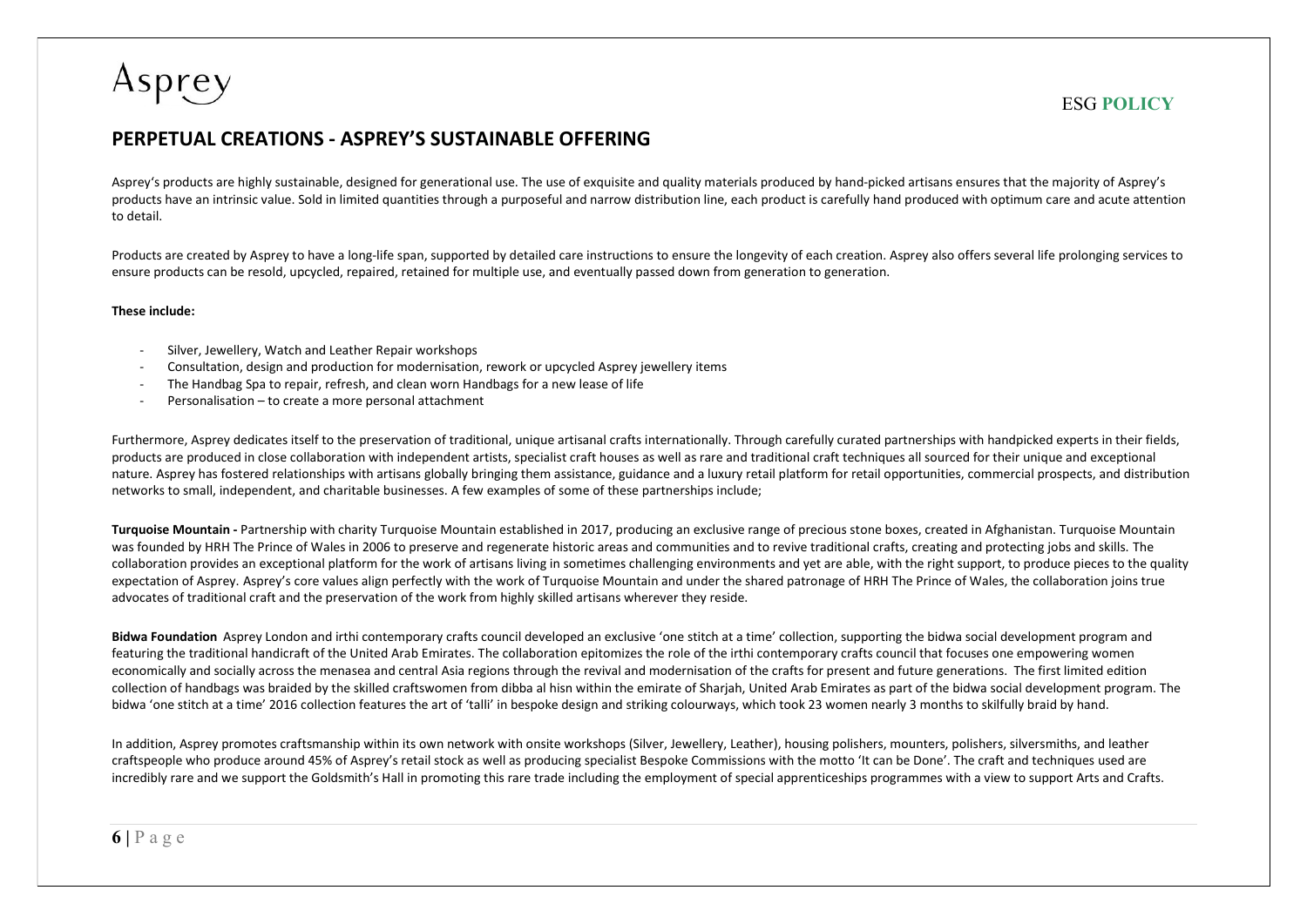## SOCIAL – CORPORATE RESPONSIBILITY

We have implemented as many codes as our principles require. They set out the fundamental values to which our partners must subscribe. These ethical and professional expectations are a means of ensuring legislation and standards are respected; they also play an important role in upholding the credibility and principles of Asprey London.

#### Code of conduct for Asprey employees:

Our employees are our strength. The competence of our workforce worldwide is what contributes to keep and further enhance the high standard of all Asprey's products and services. We endeavour to create a safe working environment for all our employees and offer the opportunity to progress where possible. We strive to advocate and offer equal opportunity for all.

The Asprey code of conduct informs employees of group rules and procedures with respect to equal opportunity, human rights, workplace health and safety, conflict of interest and confidentiality.

(STAFF HANDBOOK LINK>)..\HR\Staff Handbook - 2014 (Amended).pdf

#### Corporate Code of Ethics:

Asprey's reputation is one of its most important assets. This reputation, developed over the past 240 years, is based on values of integrity, transparency, and an impeccable ethic. We strongly believe that ethics and commercial activity are inseparable. Asprey's mission is to make sales growth by offering our customers high quality products and services through innovation and entrepreneurship and original artisanal craft.

The purpose of this Business Code of Conduct is to provide each employee within the Asprey group a good understanding of the standards governing the conduct of our business and our relationships with third parties. Each of us has the responsibility and the obligation to uphold the spirit of the applicable laws to the letter, as well as the rules outlined in the Staff Handbook and further illustrated in the Manufacturing Code of Conduct.

#### Due Diligence

A strict code of conduct stating that we do not, under any circumstances, maintain business relations connected to criminal activities or criminal or terrorist enterprises, or which could finance criminal or terrorist activity.

#### Code of conduct for suppliers: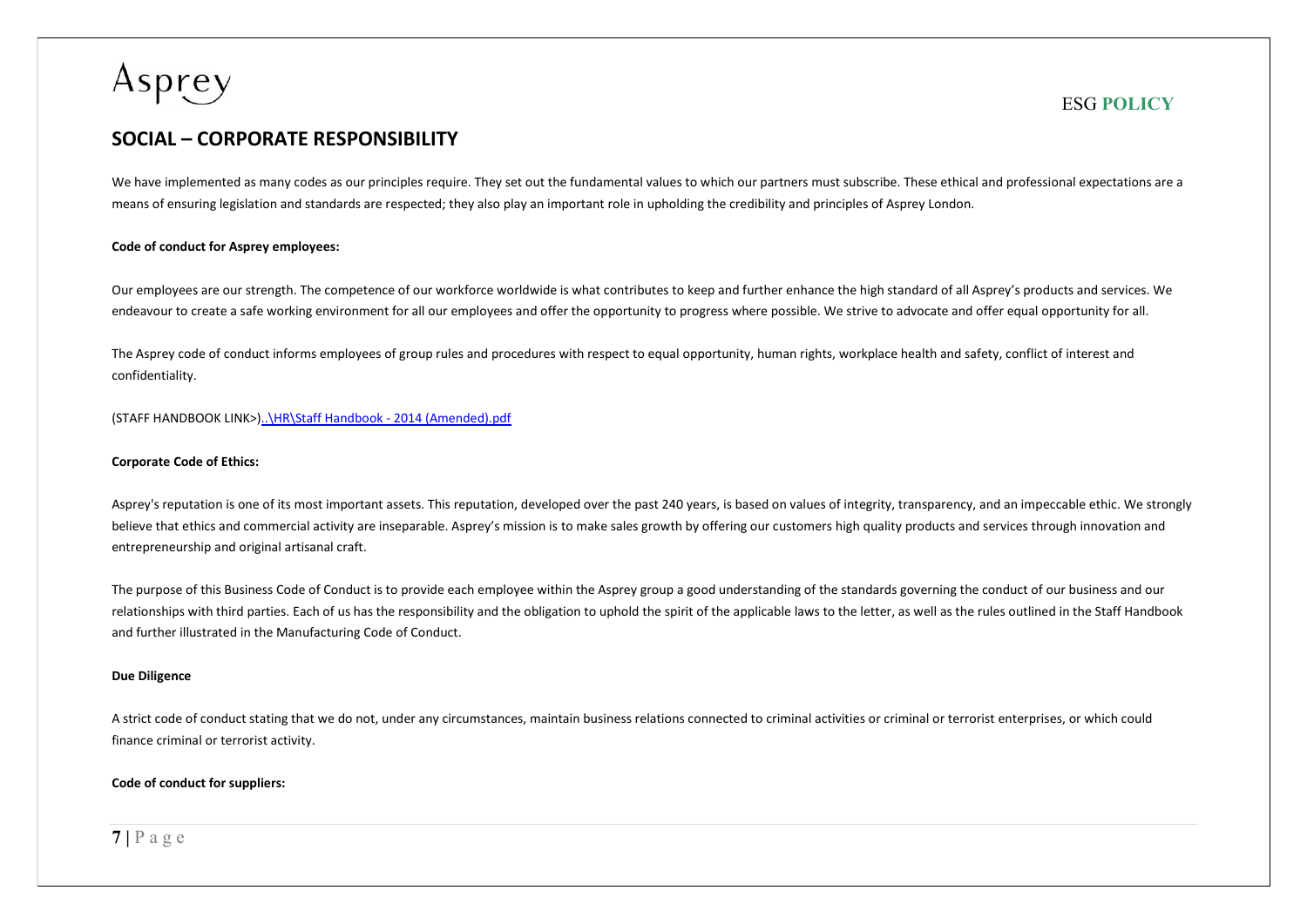Guidance regarding working conditions, social and environmental compatibility, transparency, collaboration, and trust-based dialogue

### ..\Asprey\_Manufacturing Code of Conduct.docx

We require our employees, agents, consultants, and business partners to comply with this policy, and will enforce it with appropriate disciplinary measures, up to and including termination of employment or contracts.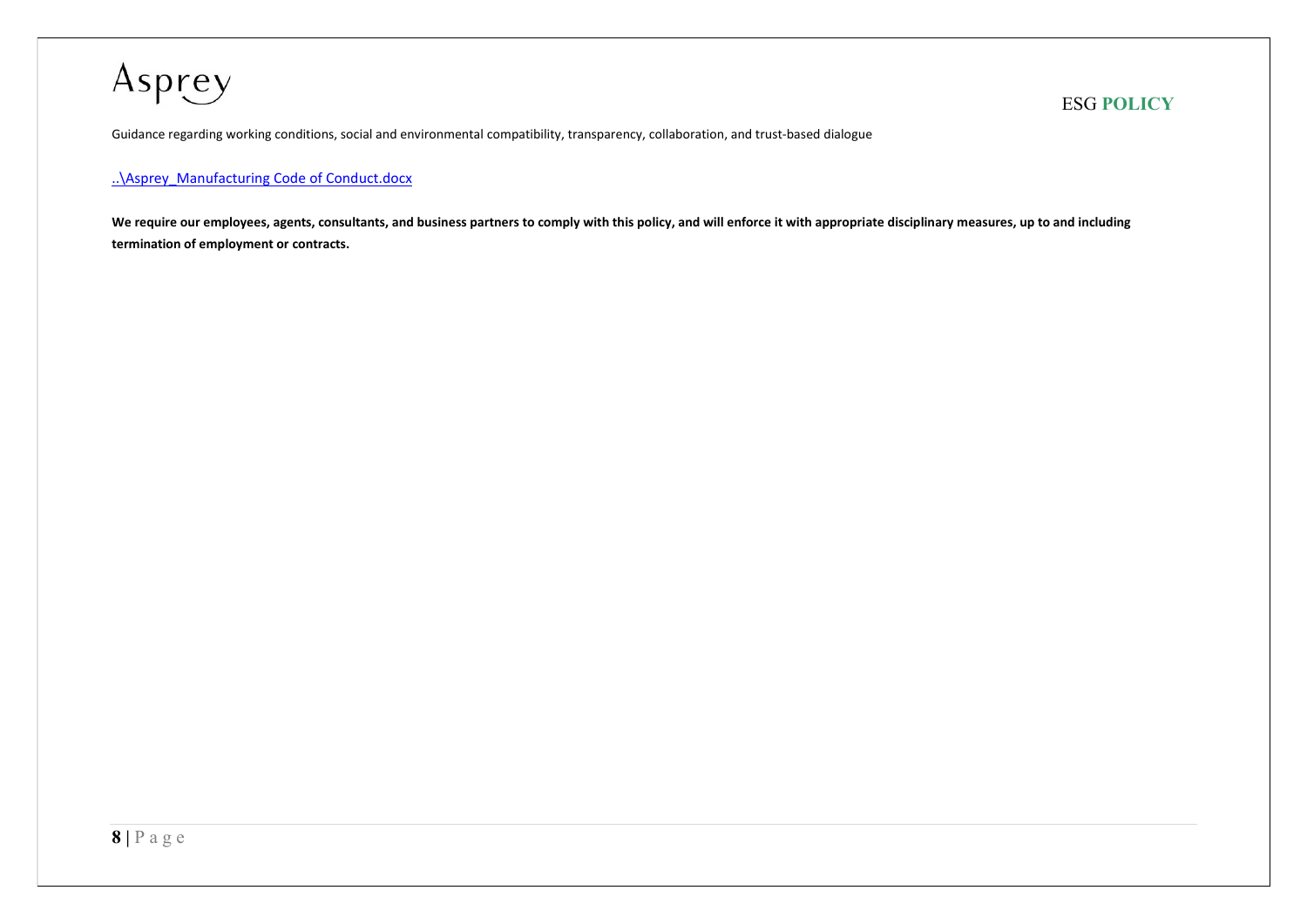# **GOVERNANCE**

Asprey employs a set of systems, rules, practices, and processes to govern its business, ensuring there is a model to oversee key areas related to the distribution of rights and responsibilities by all participants in the organization.

Governance ensures everyone in an organization follows appropriate and transparent decision-making processes and that the interests of all stakeholders (shareholders, managers, employees, suppliers, customers, among others) are protected.

Asprey's products, supply chain and management are based on framework of authority and accountability that defines and controls the outputs helping to build an environment of trust, transparency, and accountability necessary for fostering long-term investment, financial stability, and business integrity, thereby supporting stronger growth and more inclusive societies.

The key areas covered are:

- **•** Board Composition Transparent Management structure and Board Diversity
- Shareholder Rights and Engagement
- Management /Employment Compensation Policy
- Anti-Corruption Policies i.e., Money Laundering
- Business Ethics/ Code of Conduct -working closely with key governance bodies ensuring optimum compliance across the business and our suppliers; CITIES; RJC; Kimberly accord etc
- Audit Committee Structure Objectives and key results (OKR) is a goal-setting framework that helps organizations define goals and objectives that promotes transparency, team building, self and peer evaluation whilst enhancing management performance and the formation of strategy across the business. Adopted internationally through the C Suite executives, Director and Management level. Established in 2018.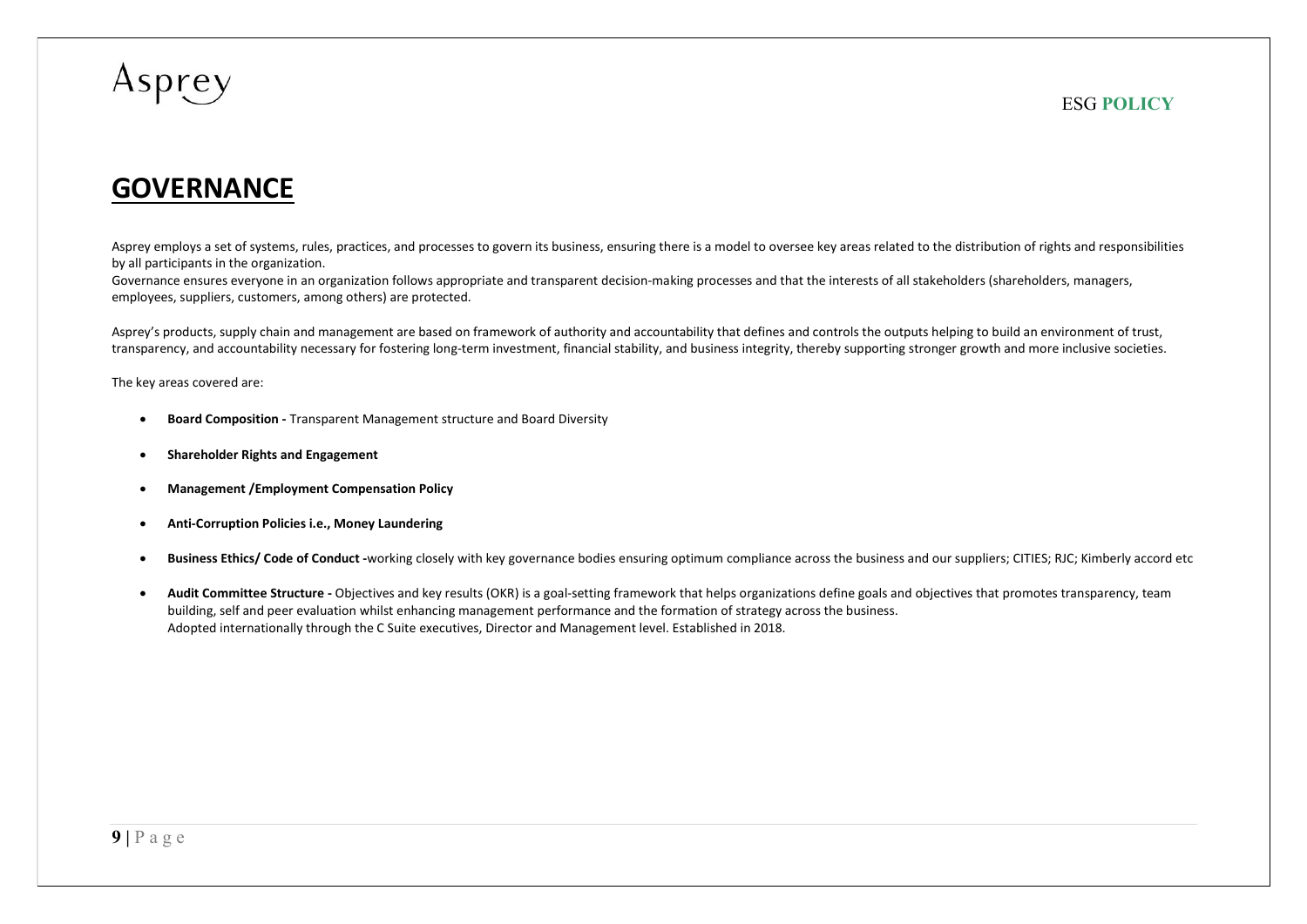## ASPREY'S ESG GOALS AND COMMITMENTS FOR 2021/22

This is year we have accelerated our work in identifying short, medium, and long-term milestones across the below key pillars:

Focus (Transparency and Governance): Critical to holding us accountable for our actions, measurement, and evaluation

History (Quality and Preservation): the core of sustainable luxury articulated through the production of perpetual products, crafted in a responsible way

Craftsmanship (Collaboration and Partnerships): Fostering key partnerships throughout the supply chain (from independent artisans to leather tanneries and factories) to ensure compliance and best practice across the business

Rarity and Innovation: To leverage new technology, products, and services to bring about further progress in every area of our business from design through to production and distribution